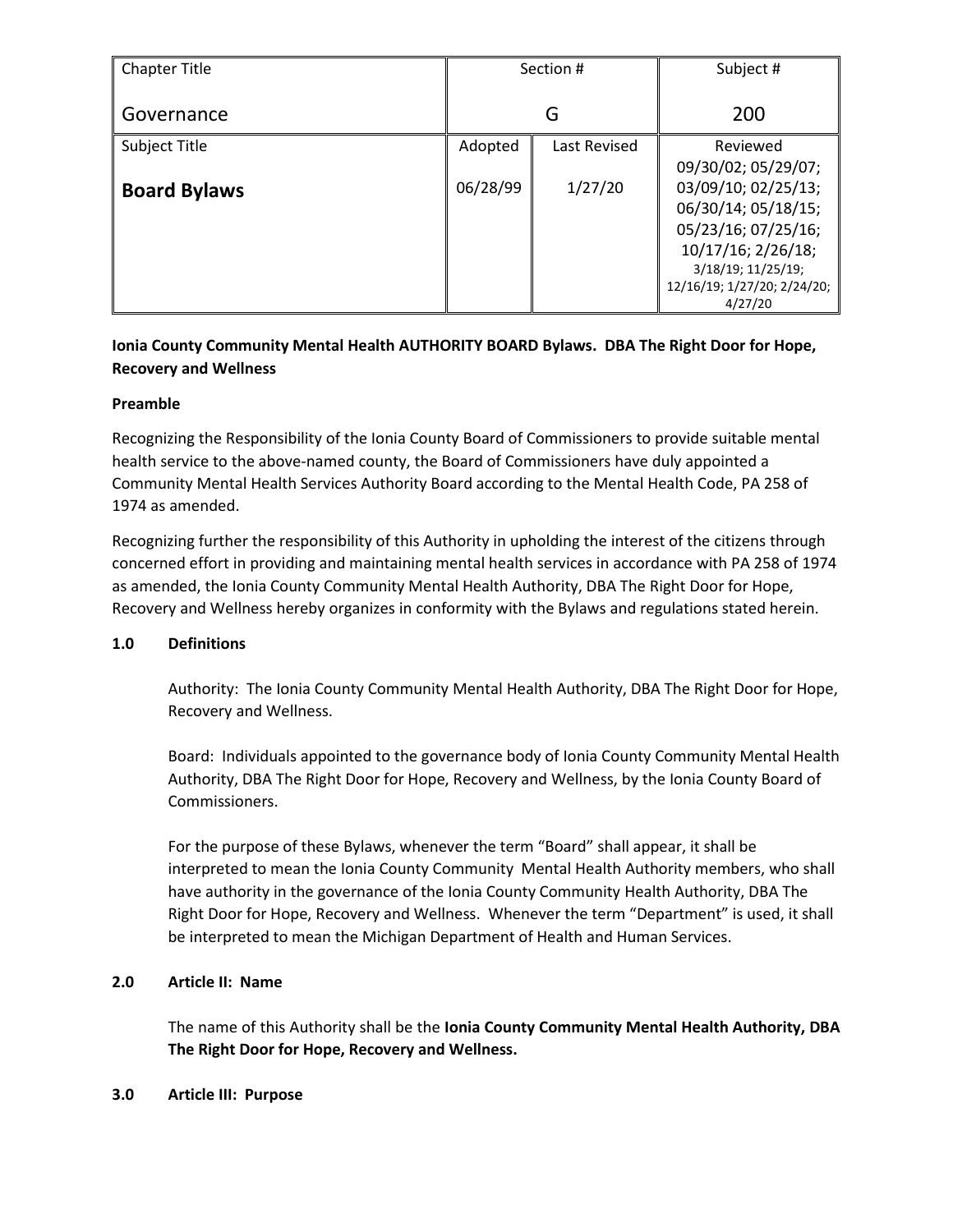| <b>Chapter Title</b> | Section # |              | Subject #                   |
|----------------------|-----------|--------------|-----------------------------|
| Governance           | G         |              | 200                         |
| Subject Title        | Adopted   | Last Revised | Reviewed                    |
|                      |           |              | 09/30/02; 05/29/07;         |
| <b>Board Bylaws</b>  | 06/28/99  | 1/27/20      | 03/09/10; 02/25/13;         |
|                      |           |              | 06/30/14; 05/18/15;         |
|                      |           |              | 05/23/16; 07/25/16;         |
|                      |           |              | 10/17/16; 2/26/18;          |
|                      |           |              | 3/18/19; 11/25/19;          |
|                      |           |              | 12/16/19; 1/27/20; 2/24/20; |
|                      |           |              | 4/27/20                     |

The purpose of this Authority shall be to implement the provisions of PA 258 of 1974 as amended. Priority services shall be directed to:

- 3.1 Individuals (with) severe mental illness
- 3.2 Individuals (with) a Developmental Disability
- 3.3 Individuals (with) severe emotional disturbance
- 3.4 Individuals (with) Substance Use Disorders
- 3.5 And other populations as required by CCBHC standards

## **4.0 Article IV: Duties**

This Authority Board shall:

- 4.1 Establish mission, vision, and values and guide the governance of this Authority.
- 4.2 Examine and evaluate the behavioral health and developmental disability needs of the populations it serves and the public and non-public services necessary to meet those needs.
- 4.3 Review and approve an annual plan and budget for the populations served. The format and documentation of the annual plan and budget shall be specified by the Department.
- 4.4 Submit the annual plan and budget to the Department by such date as is specified by the Department. Such submission shall constitute the Authority's official application for State funds.
- 4.5 Provide and advertise a public hearing on the annual plan and budget.
- 4.6 Submit to the Board of Commissioners an annual request for funds to support the county program. Such request shall be in the form and at the time determined by the County Board of Commissioners.
- 4.7 Take such actions as it deems necessary and appropriate to secure private, federal, and other public funds to help support the Authority.
- 4.8 Approve and authorize all provisions of services.
- 4.9 Review and evaluate the quality, effectiveness and efficiency of services being provided.
- 4.10 Appoint a Chief Executive Officer who shall meet standards of training and experience established by the Department. The Department shall establish standards for individuals who are physicians and for individuals who are not physicians. The choice of appointing a physician or non-physician as Chief Executive Officer shall rest with the Board, and in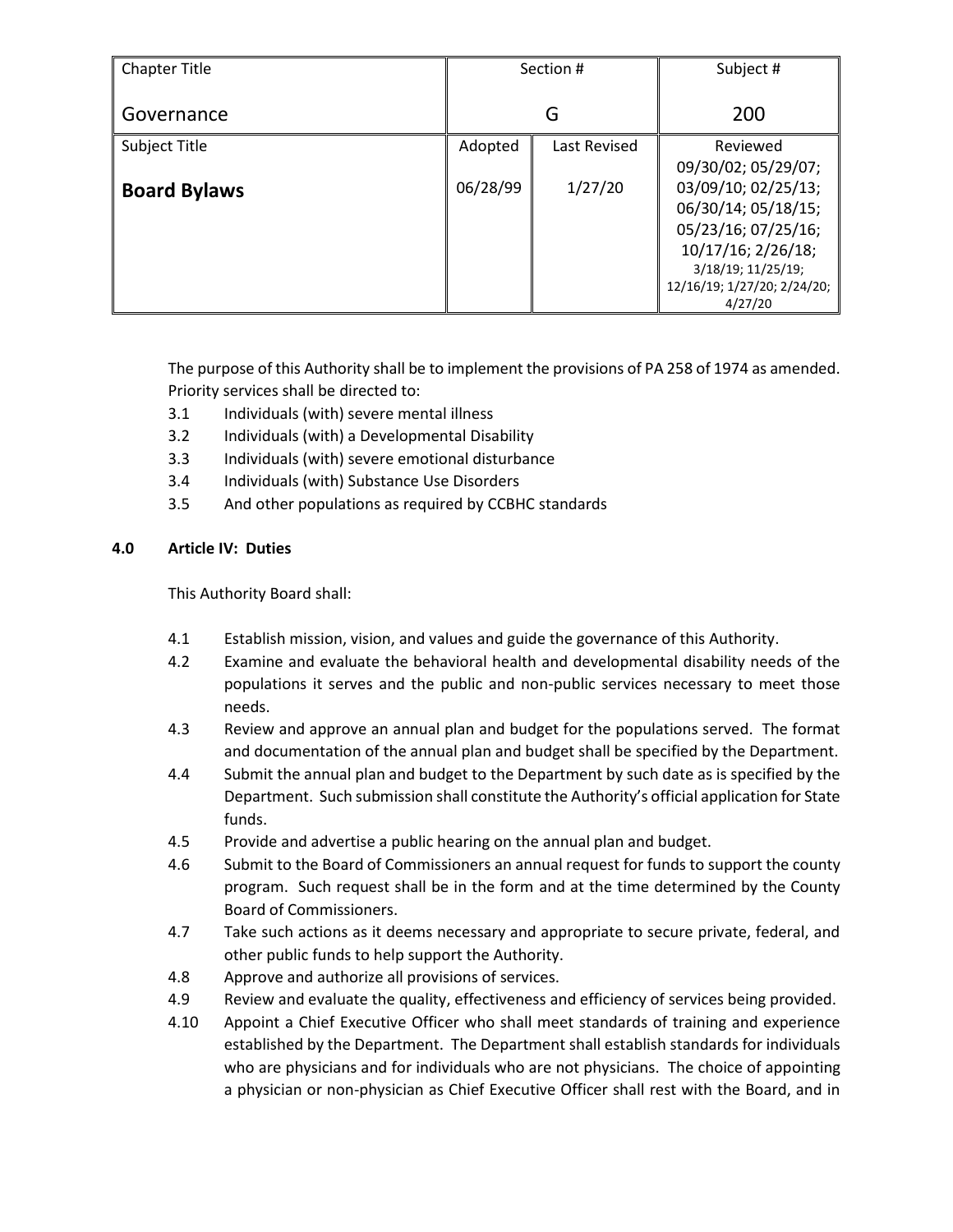| <b>Chapter Title</b> | Section # |              | Subject #                   |
|----------------------|-----------|--------------|-----------------------------|
| Governance           | G         |              | 200                         |
| Subject Title        | Adopted   | Last Revised | Reviewed                    |
|                      |           |              | 09/30/02; 05/29/07;         |
| <b>Board Bylaws</b>  | 06/28/99  | 1/27/20      | 03/09/10; 02/25/13;         |
|                      |           |              | 06/30/14; 05/18/15;         |
|                      |           |              | 05/23/16; 07/25/16;         |
|                      |           |              | 10/17/16; 2/26/18;          |
|                      |           |              | 3/18/19; 11/25/19;          |
|                      |           |              | 12/16/19; 1/27/20; 2/24/20; |
|                      |           |              | 4/27/20                     |

making such choice the Board shall consider the duties that the Chief Executive Officer can be expected to perform.

- 4.11 Establish general policy guidelines within which the Chief Executive Officer shall execute the program.
- 4.12 Have all privileges, rights and responsibilities of a mental health authority as outlined in Chapter 2, Section 205 of PA 258 of 1974 as amended.

## **5.0 Article V: Membership**

5.1 Appointment of Authority Board members

The Ionia County Board of Commissioners shall appoint 12 members to govern the Authority in compliance with the Michigan Mental Health Code.

5.2 Composition

The composition of the Authority Board shall be representative of:

- 5.2.1 Recipients or primary persons served by mental health services.
- 5.2.2 Providers of mental health services (see 5.4).
- 5.2.3 Agencies and occupations having a working involvement with mental health services and the general public (see 5.4).
- 5.2.4 At least 1/3 of the membership shall be primary persons served or family members, and of that 1/3, at least 2 members shall be primary persons served.
- 5.2.5 All Board members shall be 18 years of age or older.

Not more than 4 members of the Authority Board may be County Commissioners. No more than half of the total Authority Board members may be state, county or local public officials. For purposes of this section, public officials are defined as persons serving in an elected or appointed public office or employed more than 20 hours per week by an agency of federal, state, city or local government.

An Authority Board member shall have his/her primary place of residence in Ionia County. An employee of the Department, an employee of the Authority or an employee having a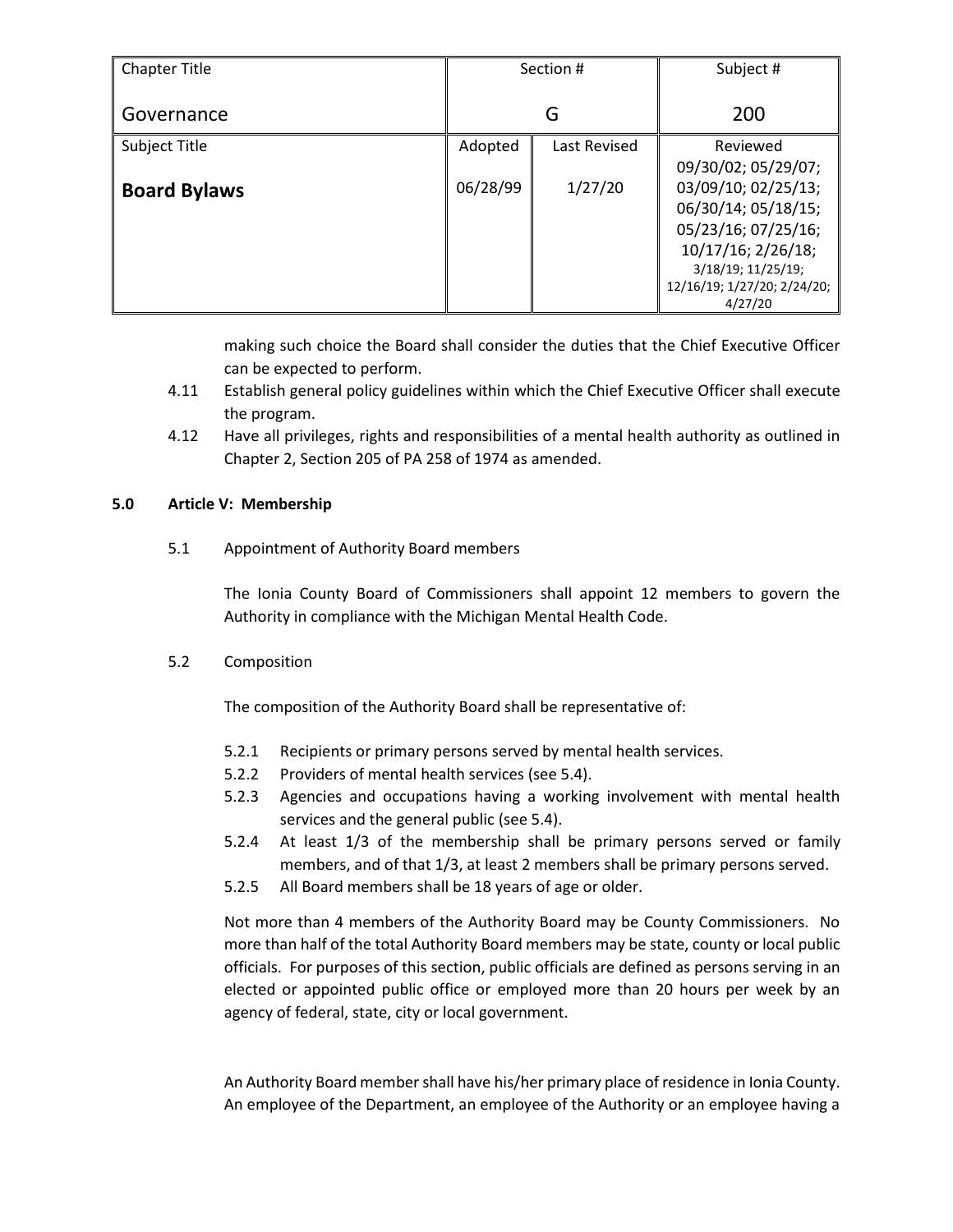| <b>Chapter Title</b> | Section # |              | Subject #                   |
|----------------------|-----------|--------------|-----------------------------|
| Governance           | G         |              | 200                         |
| Subject Title        | Adopted   | Last Revised | Reviewed                    |
|                      |           |              | 09/30/02; 05/29/07;         |
| <b>Board Bylaws</b>  | 06/28/99  | 1/27/20      | 03/09/10; 02/25/13;         |
|                      |           |              | 06/30/14; 05/18/15;         |
|                      |           |              | 05/23/16; 07/25/16;         |
|                      |           |              | 10/17/16; 2/26/18;          |
|                      |           |              | 3/18/19; 11/25/19;          |
|                      |           |              | 12/16/19; 1/27/20; 2/24/20; |
|                      |           |              | 4/27/20                     |

contractual relationship with the Authority may not be appointed to serve on the Authority Board.

5.3 Code of Ethics

Each Authority Board member shall sign a Code of Ethics statement.

## 5.4 Conflict of Interest

No Authority Board member shall in any way be a contractor for the purposes of remuneration from this Authority or it's contracting agencies. When any Authority Board member considers himself/herself in conflict, a conflict shall be declared, and he/she shall abstain from voting. Any Authority Board member may raise the question of conflict of interest, and the presiding officer of the Authority Board shall make a declaration prior to the vote being taken. Authority Board members shall sign a declaration of Conflict of Interest annually.

5.5 Terms; Vacancies; Removal of Member

The term of office of an Authority Board member shall be 3 years from April 1 of the year of appointment. Vacancies shall be filled for unexpired terms in the same manner as original appointments. An Authority Board member may be removed from office by the appointing Board of Commissioners for the neglect of official duty or misconduct in office. An Authority Board member may resign to the Authority Board Chairperson and, upon acceptance, the resignation shall be forwarded to the Ionia County Board of Commissioners.

### **6.0 Article VI: Officers**

## 6.1 Officers; Elections; Terms of Office

The officers of this Authority Board shall consist of a Chairperson, Vice-Chairperson and Secretary, who shall perform the duties usually pertaining to such offices or as provided by the Authority Board. Officers shall serve no more than two (2) consecutive terms in the same office, except to complete part of a previous term. All officers shall be elected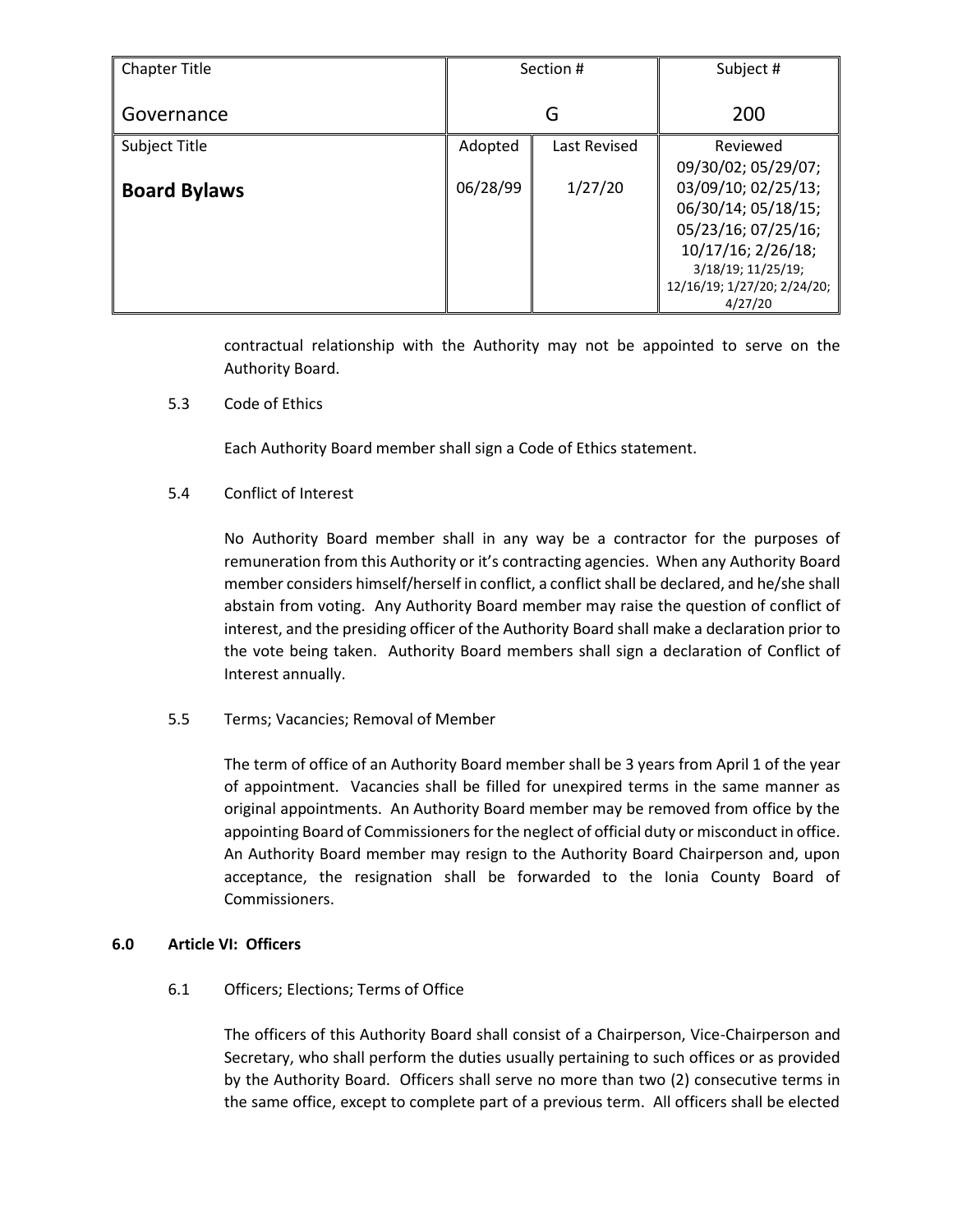| <b>Chapter Title</b> | Section # |              | Subject #                   |
|----------------------|-----------|--------------|-----------------------------|
| Governance           | G         |              | 200                         |
| Subject Title        | Adopted   | Last Revised | Reviewed                    |
|                      |           |              | 09/30/02; 05/29/07;         |
| <b>Board Bylaws</b>  | 06/28/99  | 1/27/20      | 03/09/10; 02/25/13;         |
|                      |           |              | 06/30/14; 05/18/15;         |
|                      |           |              | 05/23/16; 07/25/16;         |
|                      |           |              | 10/17/16; 2/26/18;          |
|                      |           |              | 3/18/19; 11/25/19;          |
|                      |           |              | 12/16/19; 1/27/20; 2/24/20; |
|                      |           |              | 4/27/20                     |

for a term of one year, such election to be held at the last regular meeting of each calendar year. Terms of Office shall be effective January  $1<sup>st</sup>$ .

6.2 Duties

Chairperson: The Chairperson shall be the presiding officer at all meetings of the Authority Board; shall be an ex-officio member of all Board committees; shall appoint Chairpersons of the ad-hoc and/or special Board committees; shall sign and execute in the name of the Authority; shall call meetings of the Authority Board; and shall perform such other duties as are required by the Authority Board.

Vice-Chairperson: The Vice-Chairperson, in the event of the incapacity or absence of the Chairperson, shall assume the duties prescribed to the Chairperson.

Secretary: The Secretary or his/her designee shall take attendance at full Authority Board and Special Board meetings; shall record and retain minutes of closed meetings and certify special meetings; shall assume the duties prescribed to the Vice-Chairperson if the Vice-Chairperson is absent.

### 6.3 Additional Officers

The Authority Board may elect or appoint such officers or agents as it may deem necessary for the transaction of business of the Authority, and for terms to expire the same as other officers provided for in these Bylaws.

### **7.0 Article VII: Meetings**

7.1 Committee of the Whole

The Ionia County Community Mental Health Authority Board, DBA The Right Door for Hope, Recovery and Wellness, shall hold a Committee of the Whole meeting at a time and place approved by the Authority Board. All meetings of the Authority Board shall be open to the public and shall be held in a place available to the general public. All meetings shall be held in accord with the Open Meetings Act, PA 267 of 1976. Within ten (10) days after the first meeting of the Authority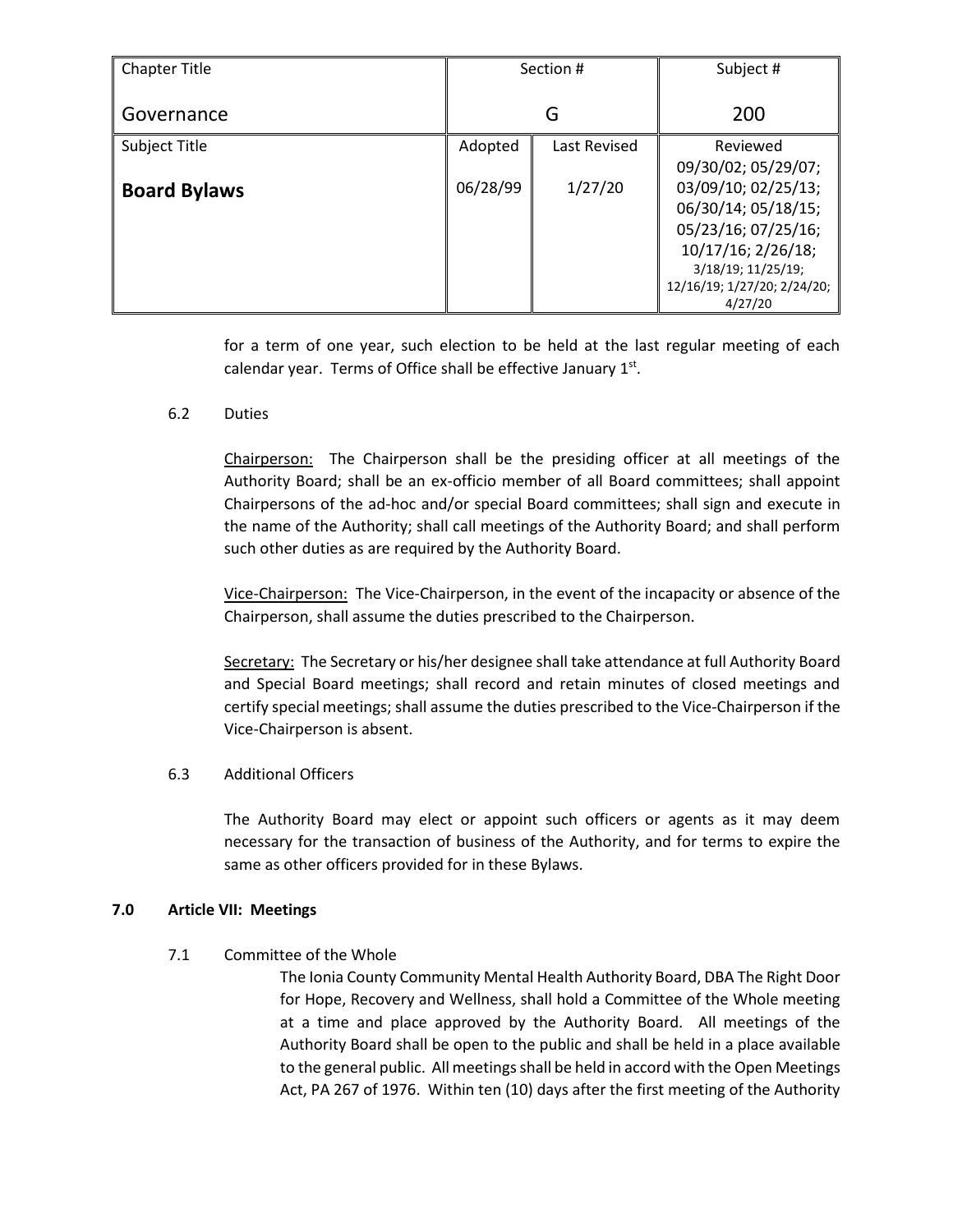| <b>Chapter Title</b> | Section # |              | Subject #                   |
|----------------------|-----------|--------------|-----------------------------|
| Governance           | G         |              | 200                         |
| Subject Title        | Adopted   | Last Revised | Reviewed                    |
|                      |           |              | 09/30/02; 05/29/07;         |
| <b>Board Bylaws</b>  | 06/28/99  | 1/27/20      | 03/09/10; 02/25/13;         |
|                      |           |              | 06/30/14; 05/18/15;         |
|                      |           |              | 05/23/16; 07/25/16;         |
|                      |           |              | 10/17/16; 2/26/18;          |
|                      |           |              | 3/18/19; 11/25/19;          |
|                      |           |              | 12/16/19; 1/27/20; 2/24/20; |
|                      |           |              | 4/27/20                     |

Board in each calendar year, a public notice stating the dates, times and places of its regular meetings shall be posted.

The Agenda for Committee of the Whole meetings of the Authority Board shall include the following:

Call to Order Roll Call Determination of a Quorum Public Comment Approval of Meeting Agenda Board Member Comments Adjournment

### 7.2 Regular Meetings

The Ionia County Community Mental Health Authority Board, DBA The Right Door for Hope, Recovery and Wellness, shall hold regular meetings at a time and place approved by the Authority Board. All meetings of the Authority Board shall be open to the public and shall be held in a place available to the general public. All meetings shall be held in accord with the Open Meetings Act, PA 267 of 1976. Within ten (10) days after the first meeting of the Authority Board in each calendar year, a public notice stating the dates, times and places of its regular meetings shall be posted.

If there is a change in the schedule of a regular meeting of the Authority Board, there shall be posted, within three days after the meeting at which the change is made, a public notice stating the new dates, times and places of its regular meeting.

Upon written request, at the same time a public notice of meeting is posted, a copy of the public notice of that meeting shall be posted to any newspaper published in the state and to any radio and television station located in the state, free of charge.

Other requirements pertaining to regular meetings of the Authority Board contained in PA 267 of 1976 shall be adhered to.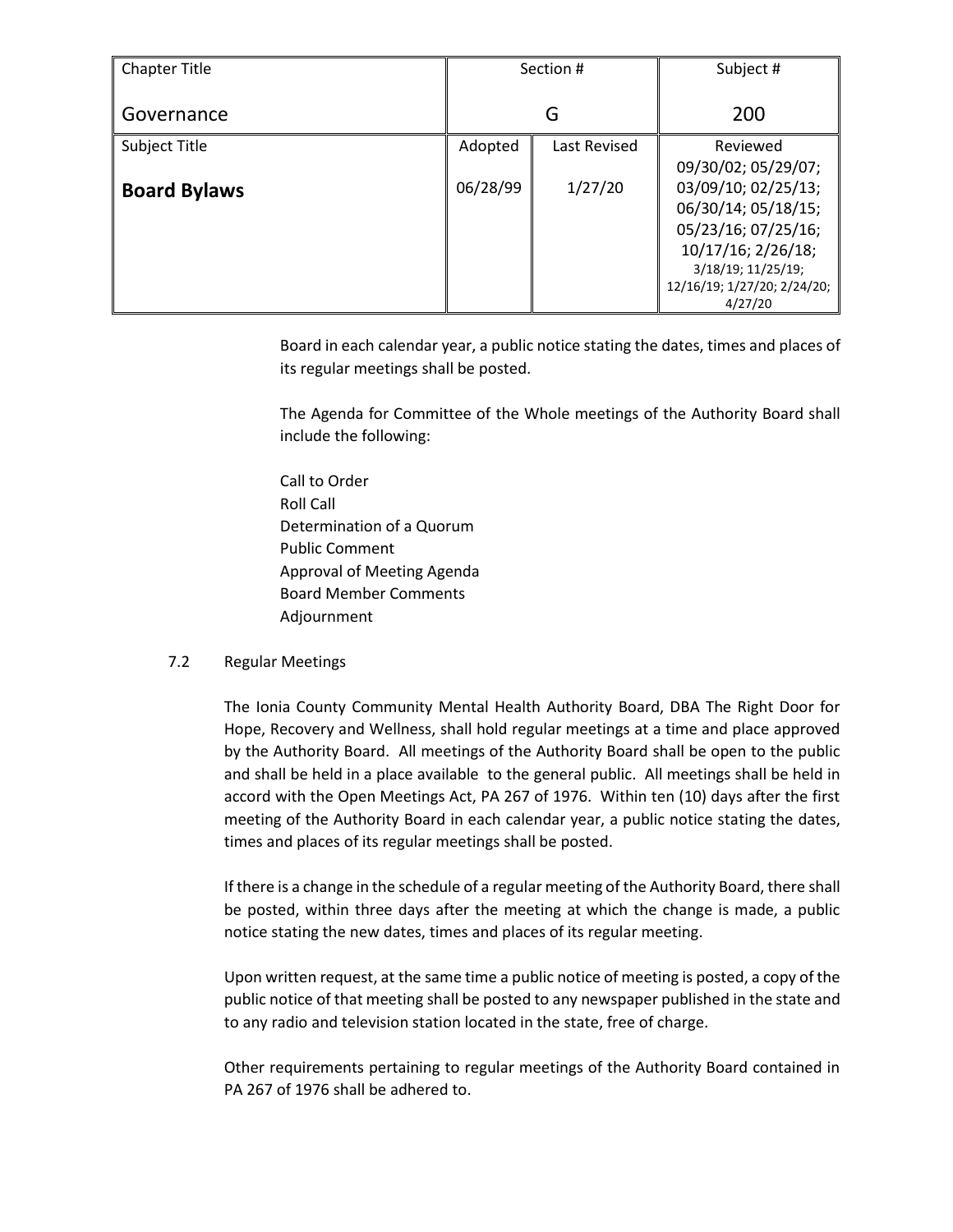| <b>Chapter Title</b> | Section # |              | Subject #                   |
|----------------------|-----------|--------------|-----------------------------|
| Governance           | G         |              | 200                         |
| Subject Title        | Adopted   | Last Revised | Reviewed                    |
|                      |           |              | 09/30/02; 05/29/07;         |
| <b>Board Bylaws</b>  | 06/28/99  | 1/27/20      | 03/09/10; 02/25/13;         |
|                      |           |              | 06/30/14; 05/18/15;         |
|                      |           |              | 05/23/16; 07/25/16;         |
|                      |           |              | 10/17/16; 2/26/18;          |
|                      |           |              | 3/18/19; 11/25/19;          |
|                      |           |              | 12/16/19; 1/27/20; 2/24/20; |
|                      |           |              | 4/27/20                     |

The Agenda for regular meetings of the Authority Board shall include the following:

Call to Order Roll Call Determination of Quorum Public Comment Approval of Minutes Approval of Closed Meeting Minutes (if necessary) Approval of Meeting Agenda Quality Improvement CEO Report Adjournment

## 7.3 Special Meetings

Special meeting of the Authority Board may be called by the Chairperson or upon written consent of any three members of the Authority Board filed with the Secretary. Notices of special meetings shall be given by one of the following means:

- 7.3.1 Personal notice by telephone or otherwise to each Authority Board member at least 24 hours before such meeting.
- 7.3.2 Public notice at least 18 hours before such meeting stating: Date, time and place as required by the Michigan Open Meetings Act.
- 7.3.3 As otherwise determined by the Chairperson

Each notice of a special meeting shall state the time, place and purpose thereof.

The Agenda for special meetings shall be as follows:

Call to Order Roll Call Determination of a Quorum Public Comment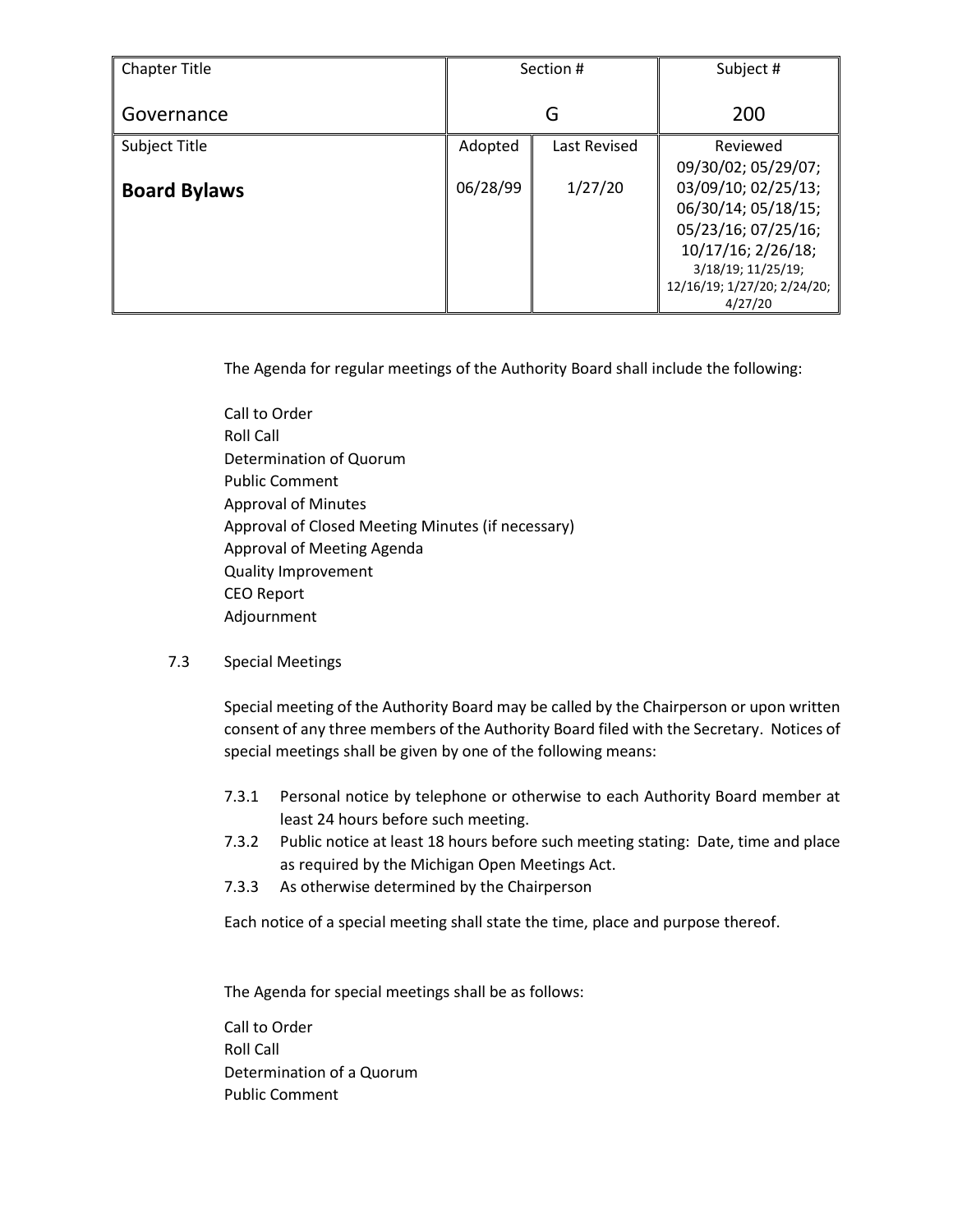| <b>Chapter Title</b> | Section # |              | Subject #                   |
|----------------------|-----------|--------------|-----------------------------|
| Governance           | G         |              | 200                         |
| Subject Title        | Adopted   | Last Revised | Reviewed                    |
|                      |           |              | 09/30/02; 05/29/07;         |
| <b>Board Bylaws</b>  | 06/28/99  | 1/27/20      | 03/09/10; 02/25/13;         |
|                      |           |              | 06/30/14; 05/18/15;         |
|                      |           |              | 05/23/16; 07/25/16;         |
|                      |           |              | 10/17/16; 2/26/18;          |
|                      |           |              | 3/18/19; 11/25/19;          |
|                      |           |              | 12/16/19; 1/27/20; 2/24/20; |
|                      |           |              | 4/27/20                     |

Statement of Purpose of Meeting Transaction of Business according to Stated Purpose Adjournment

## 7.4 Closed Meetings

A 2/3 roll call vote of appointed Authority Board members shall be required to call a closed session, except as permitted in PA 267 of 1976, Section 8. The roll call vote and the purpose or purposes for calling the closed meeting shall be entered into the minutes of the meeting at which the vote is taken. Closed meetings shall comply with the requirements of the Open Meetings Act.

## 7.5 Minutes

The Authority Board shall keep minutes of each meeting showing the date, time, place, members present, members absent, any decision made at a meeting open to the public and the purpose or purposes for which a closed session is held. The minutes shall include all roll call votes taken at the meeting.

Minutes of open meetings shall be public records open to public inspection and shall be physically and electronically available at the address designated on posted public notices pursuant to Section 1. Copies of the minutes shall be available to the public at a reasonable estimated cost for printing and copying. Proposed minutes shall be available for public inspection not more than eight (8) days after the meeting to which the minutes refer. Approved minutes shall be available for public inspection not later than five (5) business days after the meeting at which the minutes are approved by the Board.

Minutes of closed meetings shall by taken by the Secretary or his/her designee at the closed meetings which shall not be available to the public and shall only be disclosed if required by a civil action filed under Sections 10, 11 or 13 of PA 267 of 1976. These minutes may be destroyed one year and one day after approval of the minutes of the regular meeting at which the closed meeting was approved.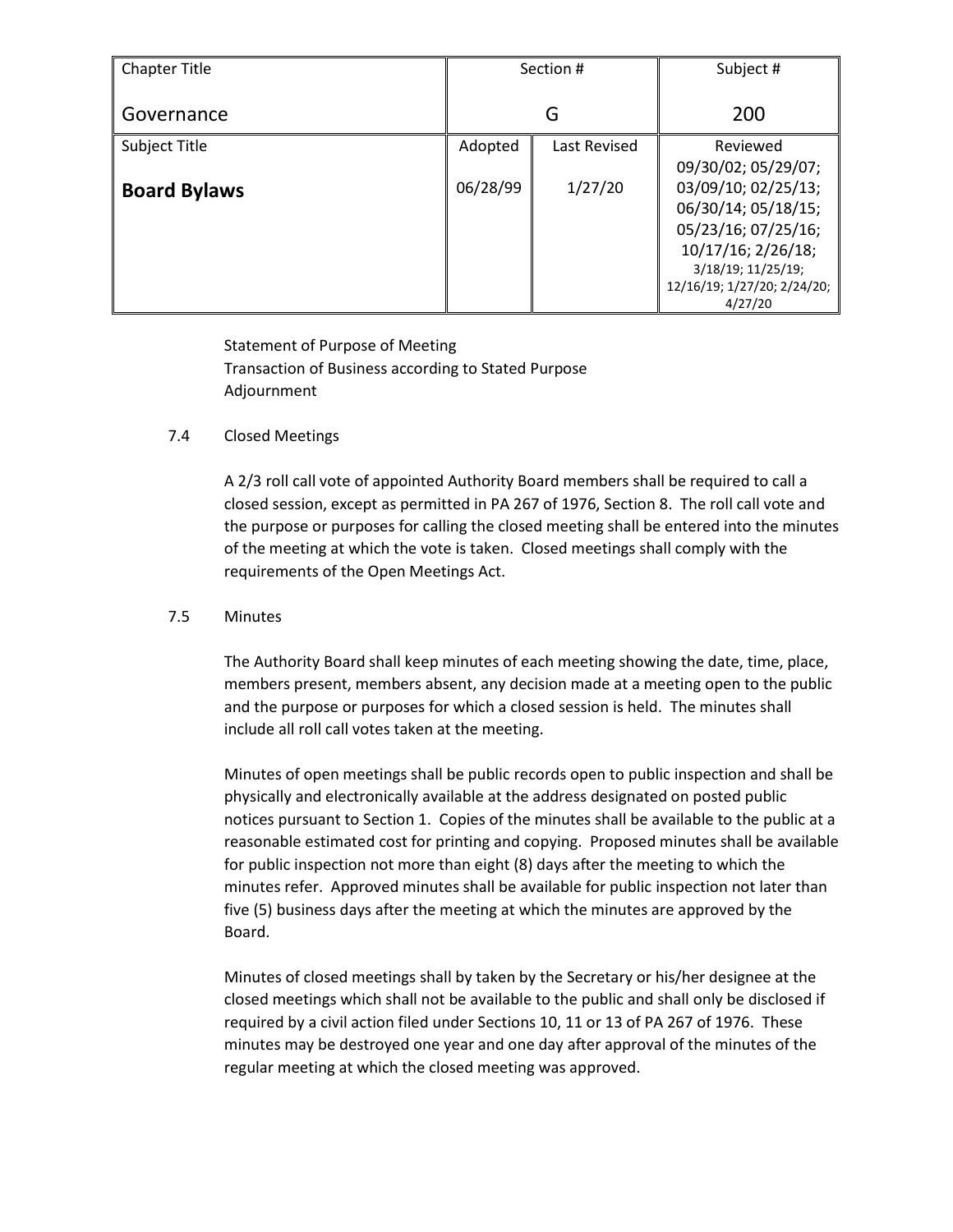| <b>Chapter Title</b> | Section # |              | Subject #                   |
|----------------------|-----------|--------------|-----------------------------|
| Governance           | G         |              | 200                         |
| Subject Title        | Adopted   | Last Revised | Reviewed                    |
|                      |           |              | 09/30/02; 05/29/07;         |
| <b>Board Bylaws</b>  | 06/28/99  | 1/27/20      | 03/09/10; 02/25/13;         |
|                      |           |              | 06/30/14; 05/18/15;         |
|                      |           |              | 05/23/16; 07/25/16;         |
|                      |           |              | 10/17/16; 2/26/18;          |
|                      |           |              | 3/18/19; 11/25/19;          |
|                      |           |              | 12/16/19; 1/27/20; 2/24/20; |
|                      |           |              | 4/27/20                     |

## 7.6 Materials to be Furnished to Authority Board Members

Insofar as possible, all members of the Authority Board shall be sent a copy of the proposed agenda and copies of all material to be considered at regular Authority Board meetings in advance of such meetings, unless this requirement shall be waived by unanimous consent of Authority Board members present at any regular meeting provided, however, that only Authority Board members or the Chief Executive Officer may place an item on the agenda by requesting the Chairperson to include such item or items.

Insofar as possible, all members of the Authority Board shall be furnished with copes to the agenda to be considered at special meetings, unless this requirement shall be waived by unanimous consent of all Authority Board members.

## 7.7 Quorum and Voting

- 7.7.1 Presence of more than half of the currently appointed Authority Board members is necessary to constitute a quorum at any scheduled meeting of the Authority Board or its Committees. The affirmative vote of a simple majority of the votes cast shall be required for the passage of any motion or resolution at any meeting of the Authority Board. The Chairperson of the Authority Board may vote only if his/her vote will change the outcome.
- 7.7.2 Electronic Meetings If a quorum of members is present on site of a duly authorized meeting, any member connected electronically may participate in real time consistent with Roberts Rules of Order, Newly Revised.

## **8.0 Article VIII: Committees**

- 8.1 The Authority Board shall operate as a Committee of the Whole.
- 8.2 A Recipient Rights Advisory Committee (RRAC) shall be appointed and shall perform such functions as required. This committee shall recommend, review and monitor the implementation of policies and procedures to protect the rights of its service recipients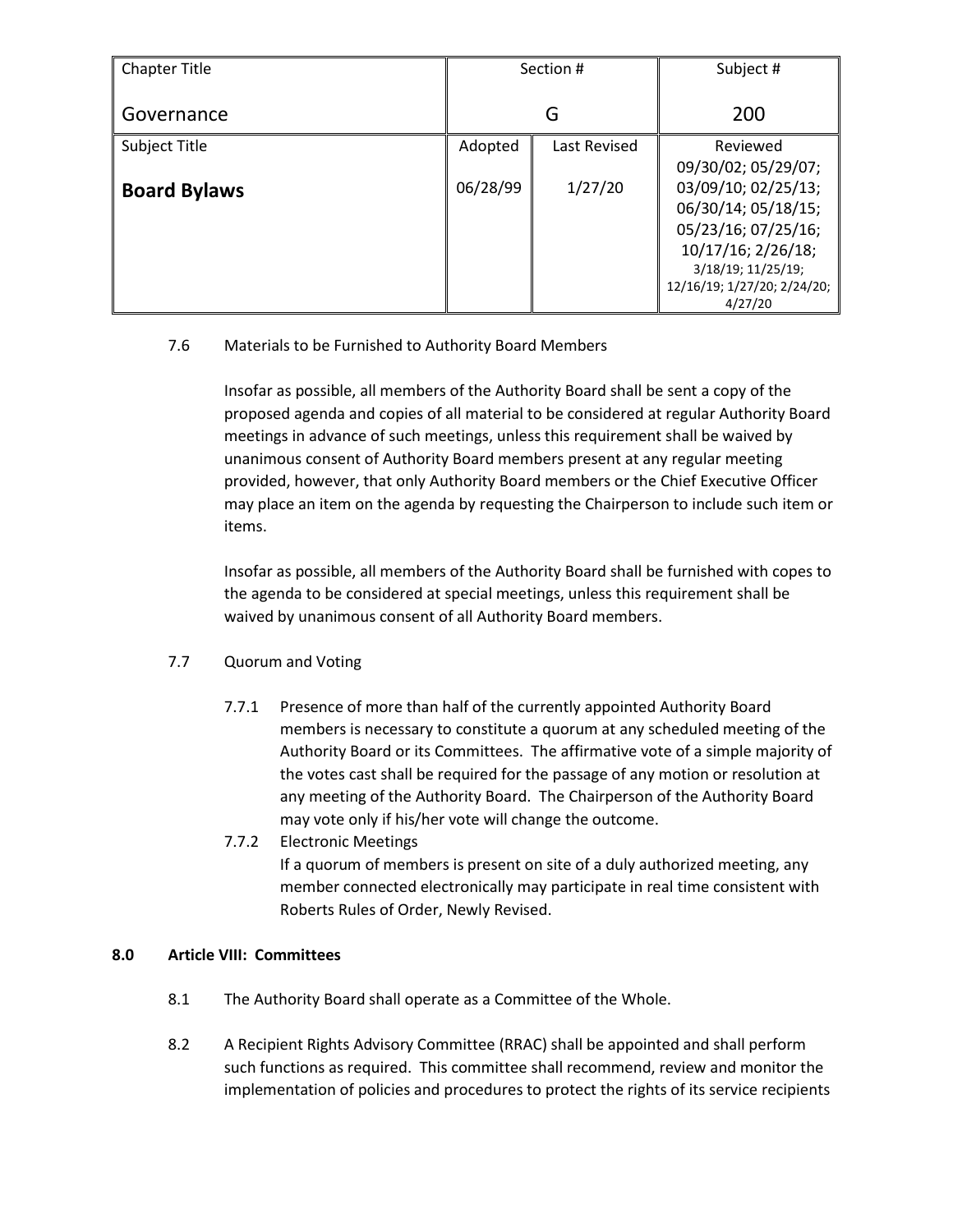| <b>Chapter Title</b> | Section # |              | Subject #                   |
|----------------------|-----------|--------------|-----------------------------|
| Governance           | G         |              | 200                         |
| Subject Title        | Adopted   | Last Revised | Reviewed                    |
|                      |           |              | 09/30/02; 05/29/07;         |
| <b>Board Bylaws</b>  | 06/28/99  | 1/27/20      | 03/09/10; 02/25/13;         |
|                      |           |              | 06/30/14; 05/18/15;         |
|                      |           |              | 05/23/16; 07/25/16;         |
|                      |           |              | 10/17/16; 2/26/18;          |
|                      |           |              | 3/18/19; 11/25/19;          |
|                      |           |              | 12/16/19; 1/27/20; 2/24/20; |
|                      |           |              | 4/27/20                     |

within the guidelines of the Michigan Department of Health and Human Services and PA 258 of 1974 as amended. A member of this Committee shall serve as an Authority Board representative to the Regional Recipient Rights Advisory Committee and others as deemed necessary.

This committee, as stated in Section 757 of PA 258 of 1974 as amended, shall consist of at least 6 members. The membership of the committee shall be broadly based so as to best represent the varied perspectives of the community mental health services program's geographic area. At least 1/3 of the membership shall be primary consumers or family members, and of that 1/3, at least ½ shall be primary consumers.

- 8.3 The Authority Board may establish committees as it deems proper. The Chairperson of the Authority Board shall appoint the Chairperson and members of special and/or adhoc committees, subject to the approval of the Authority Board.
- 8.4 The Chairperson of the Authority Board and the Chief Executive Officer shall be exofficio members of all Authority Board established committees. The appointed Chairperson of the committee shall be a voting member of the committee. In the event that one or more committee members are absent from a committee meeting, the Authority Board Chairperson shall become a voting member of the committee for that meeting. All committees shall meet upon the call of the Authority Board Chairperson or Chief Executive Officer to consider whatever business is before said committee in order to recommend appropriate action to the Authority Board.
- 8.5 Nothing contained in the article herein above shall be construed to deny any Authority Board member the right to attend any Board established meeting of any special or adhoc committee as an ex-officio member thereof unless their attendance creates a quorum of the Authority Board as defined in section 7.6.
- 8.6 Notices to the public regarding committee meetings shall be posted pursuant to PA 267 of 1976, Section 5 and Article VI of these Bylaws.

## **9.0 Article IX: Chief Executive Officer of Community Mental Health Services**

The Chief Executive Officer of Community Mental Health Services shall be appointed by the Authority Board. The Chief Executive Officer shall be given the necessary authority and responsibility to operate all mental health services and carry out all policies as adopted by the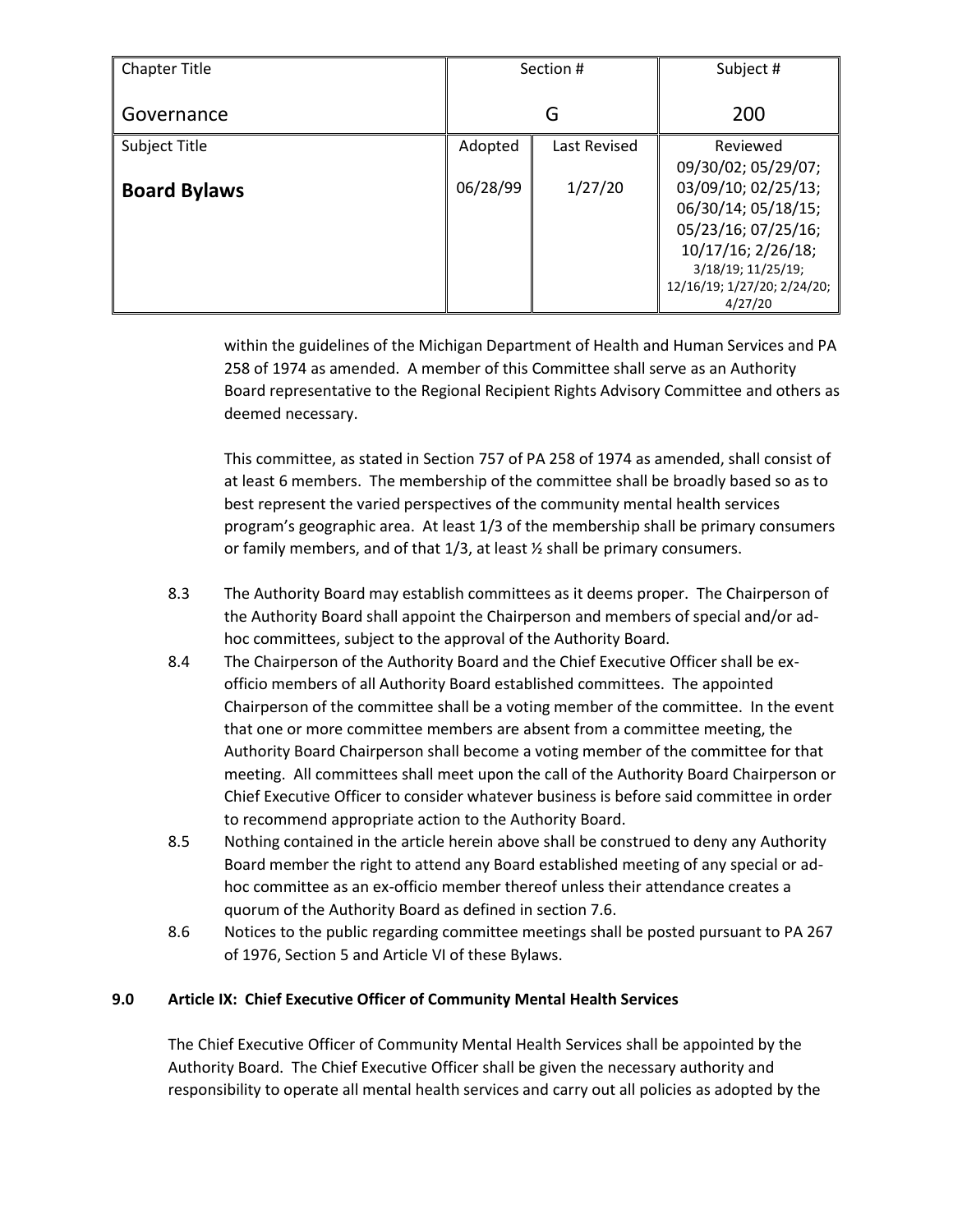| <b>Chapter Title</b> | Section # |              | Subject #                   |
|----------------------|-----------|--------------|-----------------------------|
| Governance           | G         |              | 200                         |
| Subject Title        | Adopted   | Last Revised | Reviewed                    |
|                      |           |              | 09/30/02; 05/29/07;         |
| <b>Board Bylaws</b>  | 06/28/99  | 1/27/20      | 03/09/10; 02/25/13;         |
|                      |           |              | 06/30/14; 05/18/15;         |
|                      |           |              | 05/23/16; 07/25/16;         |
|                      |           |              | 10/17/16; 2/26/18;          |
|                      |           |              | 3/18/19; 11/25/19;          |
|                      |           |              | 12/16/19; 1/27/20; 2/24/20; |
|                      |           |              | 4/27/20                     |

Authority Board or any of its committees to which it has delegated authority. The Chief Executive Officer shall represent the Authority Board in all areas in which the Authority Board has not formally designated some other person to act.

## **10.0 Article X: Miscellaneous**

- 10.1 Amendment and Adoption of Bylaws
	- 10.1.1 In order for change to be made to the bylaws, a committee shall be appointed by the Authority Board Chairperson for the sole purpose to review and make recommendations to the Authority Board at a regular meeting. This shall constitute the first reading.
	- 10.1.2 A second meeting shall occur at the next regular meeting. Recommendations for consideration by the Authority Board of revisions to the Bylaws may originate with the Authority Board members or the Chief Executive Officer.
	- 10.1.3 Bylaws shall have two consecutive readings (inclusive of 10.1.1, 10.1.2, and 10.1.3) without additional changes at regularly scheduled Authority Board meetings before a vote to accept revised bylaws may be taken.
- 10.2 Rules of Order

Roberts Rules of Order Newly Revised shall be the parliamentary authority for all matters of procedure not specifically covered by governmental authorities to whom the Authority Board is accountable, the Bylaws or by specific rules or procedures adopted by this Authority Board.

10.3 Suspension of Bylaws

The rules governing all matters of procedure of the Authority Board provided in the Bylaws and in subsequent governing resolution may be temporarily suspended at any time by the unanimous consent of the members present to facilitate the accomplishment of any objectives deemed essential to the integrity of the Vision and Mission of the Authority Board.